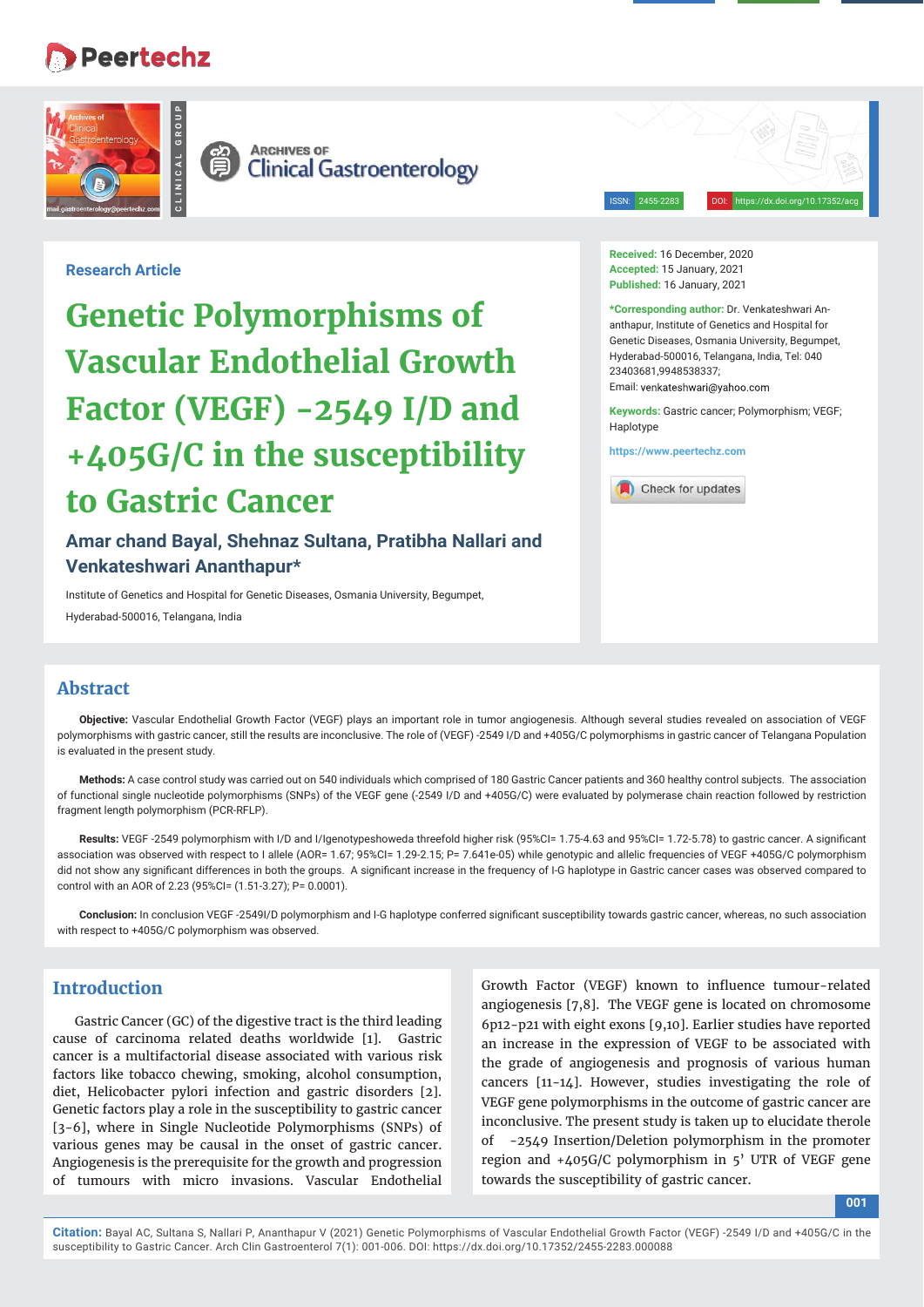## **Materials and methods**

#### **Study subjects**

A case control study was carried out on 180 Gastric Cancers and 360 healthy control subjects with no family history of gastric cancer. Gastric Cancer cases were recruited from the Gastroenterology Department of Osmania General Hospital, Hyderabad. The study included primary Gastric cancer cases which were diagnosed by Upper Gastrointestinal Endoscopy (UGIE) and confirmed by histopathological examination. Lymphoma, other multiple organ malignancies, recurrent gastric tumor and patients with active treatment were excluded from the study. Informed consent was obtained from all the study subjects. The study was approved by Institutional Research Ethics Committee of Institute of Genetics and Hospital for Genetic Diseases. Information on epidemiology such as age, sex, smoking and alcohol consumption was collected using a structured questionnaire.

#### **Genotyping by PCR – RFLP and ARMS PCR**

Total genomic DNA was isolated from peripheral blood leukocytes by the salting out method of Lahiri and Nuernberger [15]. The VEGF -2549I/D polymorphism was genotyped by Polymerase Chain Reaction (PCR) using allele specific primers. Forward primer 5'-GCTGAGAGTGGGGCTGACTAGGTA-3'and Reverse primer 5'-GTTTCTGACCTGGCTATTCCAGG-3ꞌ [16]. The PCR products were separated by agarose gel electrophoresis, wherein a229 bp (I allele with the 18-bp insertion) and 211 bp (D allele with no insertion) fragments were obtained. Similarly,+405G/C polymorphism was genotyped by PCR-RFLP method using forward primer 5'-CAGGTCACTCACTTTGCCCCGGTC-3' and reverse primer 5'-GCTTGCCATTCCCCACTTGAATCG-3'. The obtained PCR product of 204 bp was digested by AvaII restriction enzyme which showed a 185 and 19bp fragment for G allele whereas, a 204bp fragment representing to C allele respectively.

#### **Statistical analysis**

Statistical significance of the differences in the genotype frequencies between the gastric cancer cases and controls was determined by multiple logistic regression under different genetic models (i.e.co-dominant, recessive, dominant and log-additive) of inheritance using R version 3.3.1 and R package "SNPassoc." The Adjusted Odds Ratios (AORs) and corresponding 95% Confidence Intervals (CIs) were obtained after controlling confounding factors including age, gender, smoking, tobacco chewing and alcohol consumption. The Akaike Information Criterion (AIC) was adopted to determine the best-fit genetic model. The pvalues obtained from MLR were adjusted for false discovery rate of BH method [17]. The observed genotype frequencies in the controls and cases were tested for Hardy– Weinberg Equilibrium (HWE) to ensure the independent distribution of the alleles in the sample and to rule out any genotyping errors. Haplotype analysis was performed using Haploview (version 4.2) softwareto understand the nature of the cosegregation of polymorphisms ingastric cancer. Most frequent haplotype was selected as reference

category and rare haplotype groups whose frequency <0.001 were eliminated from the study. The association analysis of haplotypes was shown as Odds Ratios (OR) and 95%CI. The adjusted odds ratio was calculated for each haplotype to know the true association by eliminating the effects of covariates (i.e. age, sex, and addictions). All 'p' values were two-tailed and the significance level at 5% was taken into consideration.

## **Results**

A total of 540 subjects comprising of 180 Gastric cancer patients and 360 controls were included in the study. Demographic data of gastric cancer patients and control subjects are given in Table 1. The patient group comprised of 128 (71.1%) males and 52 (28.9%) females while the control group constituted 222 (61.7 %) males and 138 (38.3 %) females. A 1.9-foldrisk for gastric cancer in males was observed. The study group was subdivided into 3 age groups early (≤45 years), middle (46-60 years) and late (>60 years). Increased risk of gastric cancer was observed in middle age group (AOR  $(95\%CI) = 1.71$   $(1.09 - 2.68)$ ; p= 0.020) followed by late onset  $(AOR (95\%CI) = 2.11 (1.29-3.47); p= 0.003$  age groups. The percentage of smokers in gastric cancer was 51.1%, and 26.4% in control group revealing a 2.01-fold increased risk to gastric cancer compared to non-smokers (AOR (95%CI) = 2.01 (1.23-  $3.29$ ); p= 0.005).  $36.1\%$  of tobacco chewers were afflicted with gastric cancer compared to controls of 21.4%, showing a 2.12 fold increased risk (AOR (95%CI) = 2.12 (1.39-3.22); p= <0.000). The percentage of alcohol consumers in gastric cancer group was 52.2% whereas in control subjects it was 28.9% showing 1.79-fold risk for alcoholics compared to non-alcoholics (AOR  $(95\%CI) = 1.76$   $(1.08 - 2.86)$ ;  $p = 0.023$ ).

Distribution of genotypes and allele frequencies of VEGF -2549I/D polymorphism in gastric cancer patients and control group are depicted in Table 2. The genotype frequencies of D/D, I/D and I/I were 34.1%, 59.4% and 21.7% in patients while 36.7%, 49.2% and 14.2% in controls respectively. The frequencies of D and I alleles were 0.49 vs. 0.61 in gastric cancer and 0.51 vs. 0.39 in the control subjects. The distribution of genotypes and alleles differed significantly between the patients and controls. Further logistic regression analysis also corroborated that patients with I/D and I/I genotype had a 2.84-fold higher risk (95%CI= 1.75-4.63) and 3.15 fold (95%CI=  $1.72 - 5.78$ ) to gastric cancer compared with  $D/D$ genotype, with the risk being significant for I allele genotypes (AOR= 1.67; 95%CI= 1.29-2.15; P= 7.641e-05). Based on the values of Akaike information criterion (AIC), a dominant model with least AIC value was found to be best genotypic model indicating about 2.92-fold (95%CI= 1.83-4.67, P= 3.76e-05) increased risk of I allele carriers  $(I/D + I/I)$  to gastric cancer. The genotype distribution of VEGF -2549I/D polymorphism showed significant deviation from Hardy Weinberg equilibrium (HWE) in the patient group ( $P= 0.01663$ ) but not in controls (P= 0.578624) which also supports the possible association and hence deviation from Hardy Weinberg equilibrium with gastric cancer. Genotype and allelic frequencies did not differ between the case and control groups with respect to +405G/C genotypes (Table 3).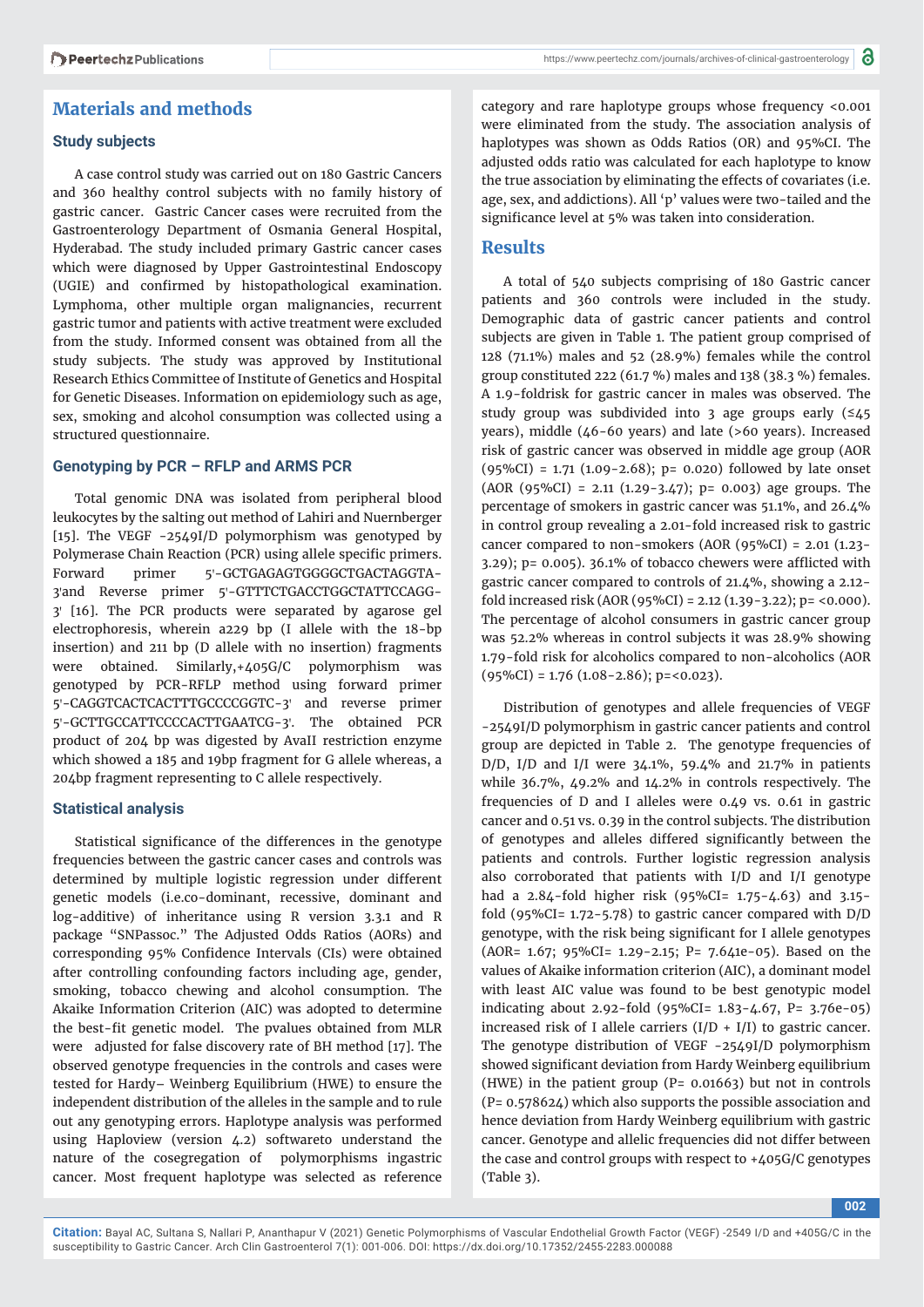**Table 1:** Distribution of Epidemiological variables in Gastric Cancer patients and controls.

| <b>Epidemiological characteristics</b> |                 | <b>Gastric</b><br><b>Control</b><br><b>Cancer</b><br>$(N=360)$<br>$(N=180)$<br>$n$ (%)<br>$n$ (%) |             | <b>Crude OR</b><br>(95%Cl);<br>P-value | AOR (95%CI);<br>P-value   |  |
|----------------------------------------|-----------------|---------------------------------------------------------------------------------------------------|-------------|----------------------------------------|---------------------------|--|
|                                        | Female          | 138 (38.3)                                                                                        | 52 (28.9)   | 1.00 (Refr.)                           |                           |  |
| Sex                                    | Male            | 222(61.7)                                                                                         | 128 (71.1)  | 1.53 (1.04-2.25); 0.031*               | 1.04 (0.67-1.62); 0.866   |  |
|                                        | Age (Mean ± SD) |                                                                                                   | 53.23±11.78 |                                        |                           |  |
|                                        | ≤45 yrs.        | 144(40.0)                                                                                         | 50(27.8)    | $1.00$ (Refr.)                         | $1.00$ (Refr.)            |  |
| Age                                    | 46-60 yrs.      | 130(36.1)                                                                                         | 76 (42.2)   | $1.68(1.10-2.58); 0.017*$              | 1.71 (1.09-2.68); 0.020*  |  |
| Group                                  | $>60$ yrs.      | 86 (23.9)                                                                                         | 54 (30.0)   | 1.81 (1.13-2.89); 0.013*               | 2.11 (1.29-3.47); 0.003*  |  |
| Smoking                                | Non<br>smokers  | 265(73.6)                                                                                         | 88 (48.9)   | 1.00 (Refr.)                           | $1.00$ (Refr.)            |  |
|                                        | <b>Smokers</b>  | 95(26.4)                                                                                          | 92(51.1)    | $2.92(2.01-4.24);$ <0.0001*            | 2.01(1.23-3.29); 0.005*   |  |
| Tobacco chewing                        | <b>No</b>       | 283 (78.6)                                                                                        | 115(63.9)   | 1.00 (Refr.)                           | $1.00$ (Refr.)            |  |
|                                        | Yes             | 77 (21.4)                                                                                         | 65 (36.1)   | $2.08(1.40-3.08)$ ; <0.0001*           | 2.12 (1.39-3.22); <0.000* |  |
| Alcoholism                             | Non-alcoholics  | 256(71.1)                                                                                         | 86 (47.8)   | 1.00 (Refr.)                           | $1.00$ (Refr.)            |  |
|                                        | Alcoholics      | 104 (28.9)                                                                                        | 94 (52.2)   | $2.69$ (1.86-3.89); <0.0001*           | 1.76 (1.08-2.86); 0.023*  |  |

Adjusted for: age, sex and addictions; AOR: Adjusted odds ratio; Refr. : Reference

 $*$  : P < 0.05 at 5% level of significance

**Table 2:** Distribution of genotypes and allele frequencies of Vascular Endothelial Growth Factor (VEGF) -2549 Insertion Deletion polymorphism in Gastric Cancer patients and Control subjects.

| <b>Model</b>       | Genotype      | <b>Control</b><br>$n$ (%) | <b>Gastric</b><br><b>Cancer</b><br>$n$ (%) | <b>AOR (95%CI)</b>  | P-value      | <b>Adjusted P-value</b> | AIC   |
|--------------------|---------------|---------------------------|--------------------------------------------|---------------------|--------------|-------------------------|-------|
|                    | D/D           | 132 (36.7)                | 34(18.9)                                   | 1.00 (Refr.)        |              |                         |       |
| Co<br>dominant     | I/D           | 177 (49.2)                | 107 (59.4)                                 | $2.84(1.75-4.63)$   | $1.431e-05*$ | $0.000107*$             | 619.8 |
|                    | $\frac{1}{1}$ | 51(14.2)                  | 39(21.7)                                   | $3.15(1.72 - 5.78)$ |              |                         |       |
| Dominant           | D/D           | 132(36.7)                 | 34(18.9)                                   | $1.00$ (Refr.)      | $2.509e-06*$ | $3.76e-0.5*$            | 618.0 |
|                    | $I/D-I/I$     | 228(63.3)                 | 146(81.1)                                  | $2.92(1.83 - 4.67)$ |              |                         |       |
| Recessive          | $D/D$ -I/ $D$ | 309(85.8)                 | 141 (78.3)                                 | 1.00 (Refr.)        | 0.0763       | 0.104049                | 637.0 |
|                    | $\frac{1}{1}$ | 51(14.2)                  | 39(21.7)                                   | $1.57(0.96-2.57)$   |              |                         |       |
| Over-<br>dominant  | $D/D$ - $I/I$ | 183 (50.8)                | 73 (40.6)                                  | 1.00 (Refr.)        |              | 0.0581984               | 631.8 |
|                    | I/D           | 177 (49.2)                | 107(59.4)                                  | $1.78(1.20-2.64)$   | 0.003883*    |                         |       |
| $Log-$<br>additive |               |                           |                                            | $1.83(1.36-2.45)$   | $3.825e-05*$ | $0.000191*$             | 623.2 |
|                    | D             | 441(0.61)                 | 175(0.49)                                  | 1.00 (Refr.)        | 7.641e-05*   |                         |       |
| Allelic            |               | 279(0.39)                 | 185(0.51)                                  | $1.67(1.29 - 2.15)$ |              | ----                    | ----- |

Adjusted for: age, sex and addictions; AOR: Adjusted Odds Ratio; Adjusted P-value: FDR adjusted P-value; AIC: Akaike Information Criterion; \*: P <0.05 at 5% level of significance.

Codominant AOR<sup>1</sup>I/D vs. D/D; Codominant AOR<sup>2</sup>: I/I vs. D/D; Dominant AOR: I/D-I/I vs. D/D; Recessive AOR: I/I vs. D/D-I/D; Log-additive AOR: D/D-0, I/D-1, I/I-2.

To evaluate the combined effect of VEGF polymorphisms (-2549I/D and +405G/C) in the suspectability to GC, haplotype analysis was performed using SNPSTAT tool. Four haplotype groups were observed (Table 4). Haplotype D-G was the most frequently found among controls and cases thus considered as a reference group. A significant increase in the frequencyof I-Ghaplotype in gastric cancer cases was observed compared to control (0.42 vs. 0.28) with an AOR of 2.23 (95%CI= (1.51-3.27); P= 0.0001). Global haplotype score test deviated significantly among controls and cases (Global haplotype P= 0.00012). As there are no previous reports on haplotype association of the VEGF (-2549I/D and +405G/C) polymorphisms with gastric cancer, a comparative analysis was notpossible to strengthen the above associations.

## **Discussion**

Gastric cancer, a disease of heterogeneous origin involving several factors such as genetic, environmental, immune, diet, infections and inflammation may lead to disturbances in the signalling pathways related to growth and regulation of gastric

tumours due to the influence of gene/s variation [18,19]. Genetic variations and disease susceptibility play an important role in the pathogenesis of gastric cancer [20-22]. Tumour growth, relapse and metastasis turns on the "angiogenic switch" to induce tumour growth to a size greater than 1-2 mm which is regulated by angiogenic activators and inhibitors [23]. Hypoxia triggers tumour angiogenesis and which further activates the expression of Hypoxia-Inducible Factor-1 (HIF-1) in the expression of various other proangiogenic factors such as Vascular Endothelial Growth Factor (VEGF) and Vascular Endothelial Growth Factor Receptor (VEGFR) in micro angiogenesis and invasion [24,25].

Cancer cells in the growth phase encourage the new blood vessels formation by secreting VEGF and VEGFR into the Tumour Micro Environment (TME) surrounding and the secreted VEGF binds to VEGFR on the Endothelial Cells (ECs) outer surface. VEGF signalling pathway activates ECs and induces the growth, survival, vascular permeability and migration of ECs to encourage tumour angiogenesis [26]. The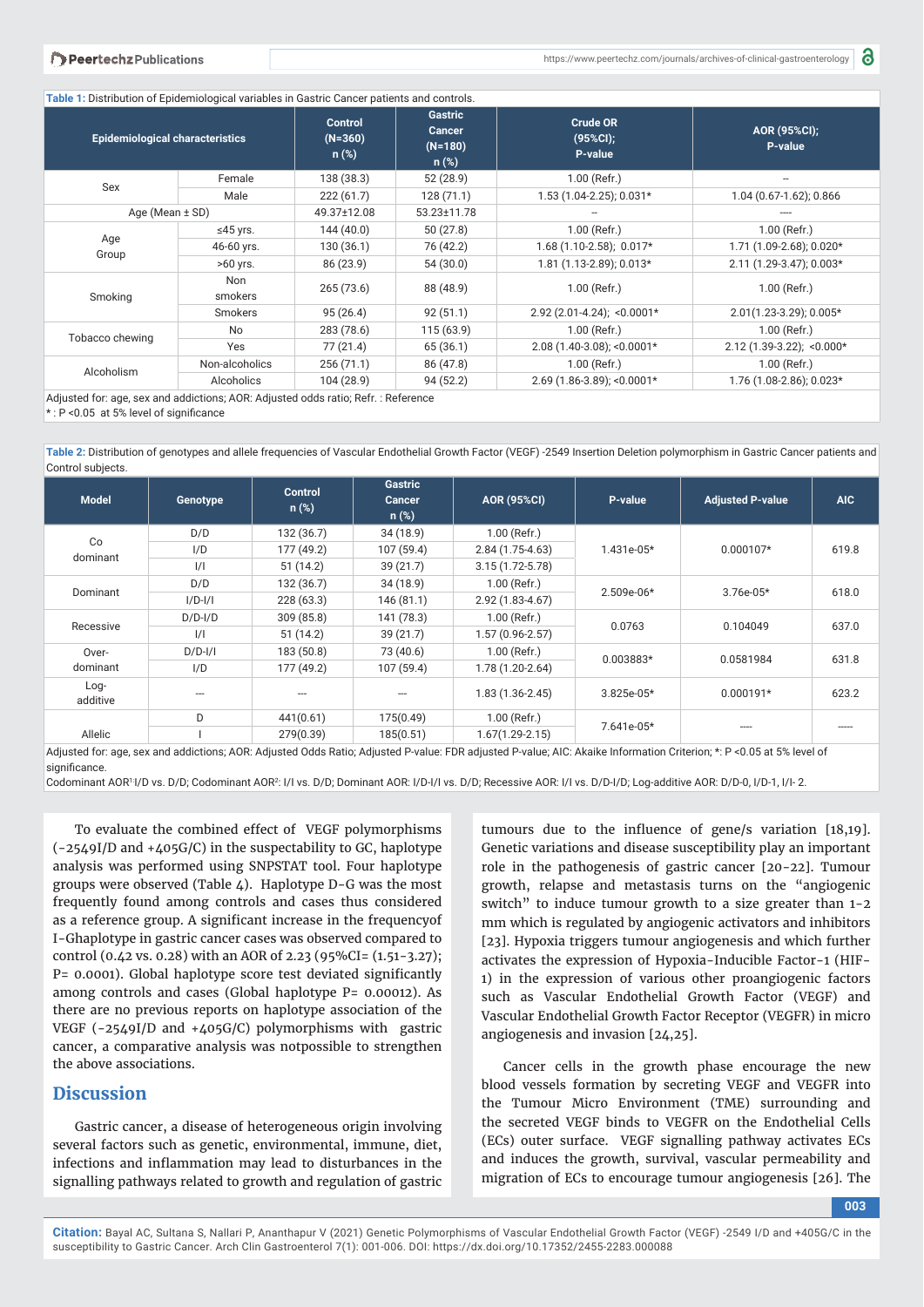a

**Table 3:** Distribution of genotypes and allele frequencies of Vascular Endothelial Growth Factor (VEGF) 405G/C polymorphism in Gastric Cancer patients and Control subjects.

| <b>Model</b>       | Genotype  | <b>Control</b><br>$n$ (%) | Gastric<br><b>Cancer</b><br>$n$ (%) | <b>AOR (95%CI)</b>  | P-value | <b>Adjusted P-value</b> | <b>AIC</b> |
|--------------------|-----------|---------------------------|-------------------------------------|---------------------|---------|-------------------------|------------|
|                    | G/G       | 172 (47.8)                | 100(55.6)                           | $1.00$ (Refr.)      | 0.14261 | 0.152797                | 638.2      |
| $Co-$              | G/C       | 160(44.4)                 | 64 (35.6)                           | $0.68(0.45-1.02)$   |         |                         |            |
| dominant           | C/C       | 28(7.8)                   | 16(8.9)                             | $1.05(0.52 - 2.12)$ |         |                         |            |
|                    | G/G       | 172 (47.8)                | 100(55.6)                           | $1.00$ (Refr.)      | 0.11453 | 0.171793                | 637.6      |
| Dominant           | $G/C-C/C$ | 188 (52.2)                | 80(44.4)                            | $0.73(0.50-1.08)$   |         |                         |            |
|                    | $G/G-G/C$ | 332 (92.2)                | 164(91.1)                           | $1.00$ (Refr.)      |         | 0.540733                | 639.7      |
| Recessive          | C/C       | 28(7.8)                   | 16(8.9)                             | $1.24(0.63-2.45)$   | 0.54073 |                         |            |
| Over-dominant      | $G/G-C/C$ | 200(55.6)                 | 116(64.4)                           | $1.00$ (Refr.)      |         | 0.06982                 | 636.2      |
|                    | G/C       | 160(44.4)                 | 64 (35.6)                           | $0.67(0.45-1.00)$   | 0.05112 |                         |            |
| $Log-$<br>additive |           |                           |                                     | $0.86(0.64-1.17)$   | 0.33501 | 0.364585                | 639.2      |
|                    | G         | 504 (0.70)                | 264(0.73)                           | $1.00$ (Refr.)      |         |                         |            |
| Allelic            | C         | 216 (0.30                 | 96(0.27)                            | $0.85(0.64-1.13)$   | 0.2546  |                         |            |

Adjusted for: age, sex and addictions; AOR: Adjusted odds ratio, Adjusted P-value: FDR adjusted P-value.

AIC: Akaike Information Criterion; \*: P < 0.05 at 5% level of significance.

Codominant AOR<sup>1:</sup> G/C vs. G/G; Codominant AOR<sup>2</sup>: C/C vs. G/G; Dominant AOR: G/C-C/C vs. G/G; Recessive AOR: C/C vs. G/G-G/C; Log-additive AOR: G/G-0, G/C-1, C/C-2.

**Table 4:** Haplotype frequencies distribution and association of VEGF polymorphisms with Gastric Cancer

| <b>VEGF</b><br>$-2549$ I/D | <b>VEGF 405G/C</b> | <b>Total</b> | <b>Control</b> | GC     | OR (95%CI)                           | P-value |
|----------------------------|--------------------|--------------|----------------|--------|--------------------------------------|---------|
| D                          | G                  | 0.3773       | 0.412          | 0.3119 | 1.00                                 |         |
|                            | G                  | 0.3338       | 0.288          |        | $0.4214$ 2.23 (1.51 - 3.27)          | 1e-04   |
| D                          | C                  | 0.1931       |                |        | $0.2005$ $0.1742$ 1.21 (0.76 - 1.92) | 0.42    |
|                            | C                  | 0.0958       | 0.0995         | 0.0924 | $1.29(0.73 - 2.31)$                  | 0.38    |
|                            |                    |              |                |        |                                      |         |

Global haplotype association P-value: 0.00012\*

proangiogenic abilities of gastric cancer cells secrete angiogenic cytokines and stimulate ECs to support their own growth in an autocrine manner. VEGF acts as a key mediator of angiogenesis and micro invasion in cancers and is also involved in cellular processes which can be influence by the functional polymorphic variants of the gene [27]. VEGF gene polymorphism may alter VEGF production and activity, thereby causing inter-individual differences in the angiogenesis, lymph and vascular and lymphatic tumor spread. According to Ohta, et al. peripheral blood plasma VEGF-A level was reported to be increased in patients with venous invasion and correlated with lymph node metastasis and reported as a sensitive marker for the progression of gastric cancer [28]. Similarly, VEGF + 1612G > A gene polymorphism was found to be associated with gastric cancer in Chinese and Japanese population [29,30]. VEGF − 2578C > A and -634G > C polymorphisms were associated with larger tumor size, poor differentiation, advanced stage of gastric cancer in Greek population [31]. The insertion/deletion (I/D) polymorphism in the promoter region of VEGF at the position - 2549 relative to the translation start site has been linked to an altered transcriptional activity [32].

This is the first study reporting an association of VEGF -2549I/D polymorphism with gastric cancer. The findings of the present study are in concordance with the earlier reports that I allele and I allele carrier genotypes (i.e. I/D, I/I) were associated with breast cancer of North Indian origin [33]. The I/D genotype was also being reported to be at greater risk to prostate cancer in a study from North India [34]. Further VEGF

+405G/C polymorphism in the 5' UTR has a significant effect on VEGF expression. Similarly, a study on association of +405C/C genotype with poor tumor differentiation and lymph node metastasis in gastric cancer was reported [21]. VEGF +405C allele reduces binding of the transcription factor myeloid zinc finger protein MZF1, which then subsequently reduces the gene expression [35-37]. According to a study 405C/C genotype was associatedwith larger tumor size, metastasis and advanced stages of gastric cancer [31]. However, in the present study no such association between +405G/C polymorphism and gastric cancer was observed.

Further haplotype analysis showed increased frequency of I-G haplotype in gastric cancer compared to controls. Study carried out by chae, et al. on VEGF gene polymorphisms  $(-460T > C, +405G > C,$  and 936C > T) showed TCT haplotype was associated with decreased susceptibility to gastric cancer [38]. Kim, et al. reported association of CACC haplotype with worse survival compared to TGGC haplotype in patients with surgically resected gastric cancer [22]. Penelope, et al. showed CGC haplotype of combined 460T/C, 405G/C, and 936C/T VEGF polymorphisms associated with reduced overall survival and had a potential prognostic significance in oesophageal cancer [39].

## **Conclusion**

In conclusion VEGF -2549I/D polymorphism and I-G haplotype has shown a significant association and susceptibility towards gastric cancer which throws a light on the molecular mechanism of tumour angiogenesis in gastric cancer and helps in developing a novel antiangiogenic strategy. This is the first report of the VEGF polymorphism reflecting the synergistic action of two SNPs which seem to exert influence on the expression of VEGF.

### **References**

1. Torre LA, Bray F, Siegel RL, Ferlay J, Lortet-Tieulent J, et al. (2015) Global cancer statistics 2012. CA Cancer J Clin 65: 87-108. **Link:** http://bit.ly/3imLFeY

**004**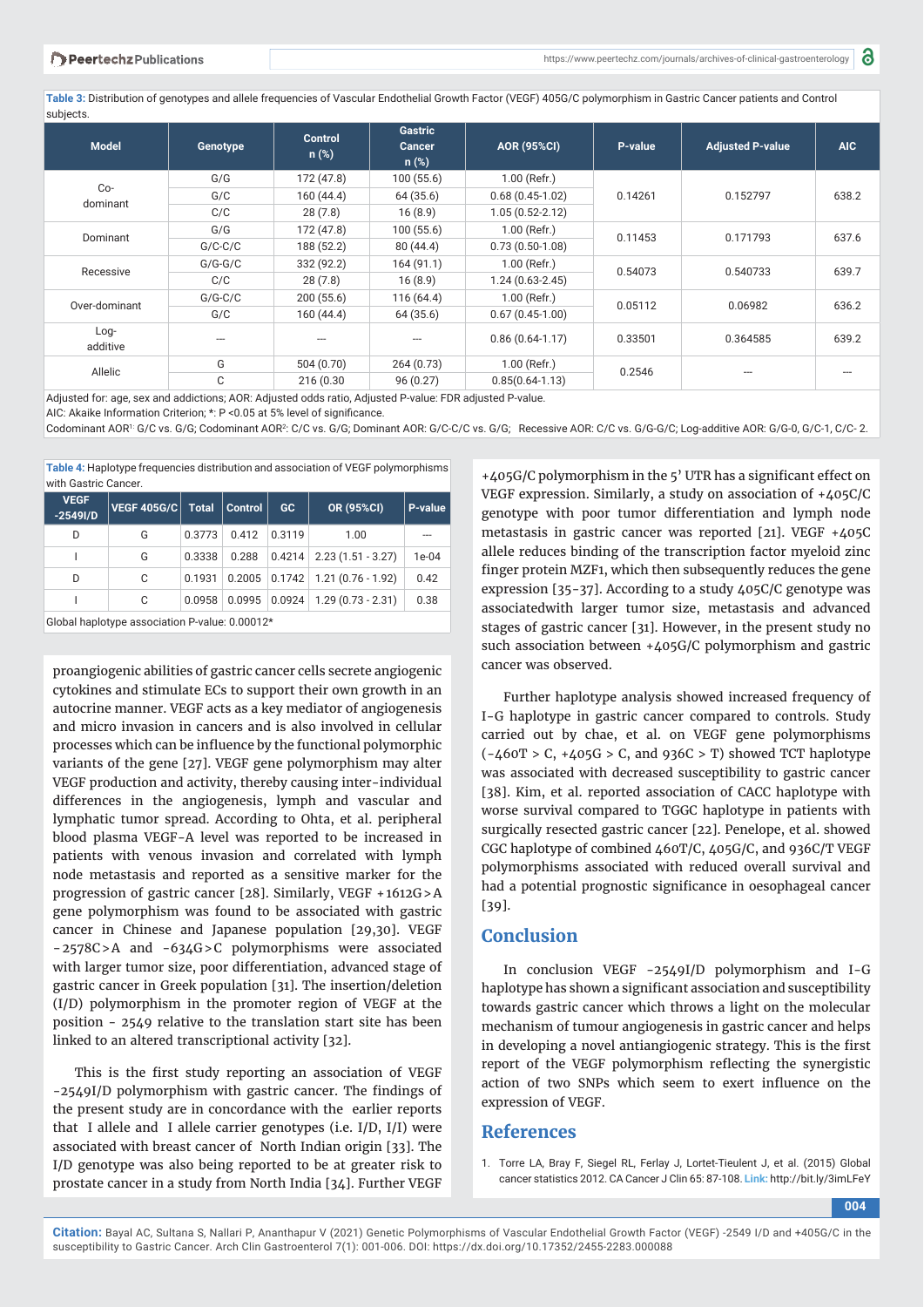- 2. Woo HD, Lee J, Choi IJ, Kim CG, Lee JY, et al. (2014) Dietary flavonoids and gastric cancer risk in a Korean population. Nutrients 6: 4961-4973. **Link:** http://bit.ly/3bH6S1N
- 3. Chang J, Wei LX, Miao XP, Yu DK, Tan W, et al. (2015) Two novel variants on 13q22.1 are associated with risk of esophageal squamous cell carcinoma. Cancer Epidemiol Biomarkers Prev 24: 1774-1780. **Link:** http://bit.ly/38L5k55
- 4. Bush WS, Moore JH (2012) Genome-wide association studies. PloS Comput Biol 8: e1002822.
- 5. Jin GF, Ma HX, Wu C, Dai JC, Zhang RY, et al. (2012) Genetic variants at 6p21.1 and 7p15.3 are associated with risk of multiple cancers in Han Chinese. Am J Hum Genet 91: 928-934. **Link:** http://bit.ly/38JpEU9
- 6. Hu N, Wang ZM, Song X, Wei LX, Kim BS, et al. (2016) Genome-wide association study of gastric adenocarcinoma in Asia: a comparison of associations between cardia and non-cardia tumours. Gut 65: 1611-1618. **Link:** http://bit.ly/3qqMiqn
- 7. Yancopoule GD, Davis S, Gale NW, Rudge JS, Wiegand SJ, et al. (2000) Vascular-specific growth factors and blood vessel formation. Nature 407: 242- 248. **Link:** http://bit.ly/3oNxcuL
- 8. Carmeliet P, Jain RK (2000) Angiogenesis in cancer and other disease. Nature 407: 249-257. **Link:** http://bit.ly/3bH76WH
- 9. Mattei MG, Borg JP, Rosnet O, Marmé D, Birnbaum D (1996) Assignment of vascular endothelial growth factor (VEGF) and placenta growth factor (PIGF) genes to human chromosome 6p12-p21 and 14q24-q31 regions, respectively. Genomics 31: 168-169. **Link:** http://bit.ly/38J2m0M
- 10. Tischer E, Mitchell R, Hartman T, Silva M, Gospodarowicz D, et al. (1991) The human gene for vascular endothelial growth factor: multiple protein forms are encoded through alternative exon splicing. J Biol Chem 266: 11947-11954. **Link:** http://bit.ly/3qnzPE1
- 11. Toi M, Matsumoto T, Bando H (2001) Vascular endothelial growth factor: its prognostic, predictive, and therapeutic implications. Lancet Oncol 2: 667-673. **Link:** http://bit.ly/2XKD4Je
- 12. Masuya D, Huang C-H, Liu D, Kameyama K, Hayashi E, et al. (2001) The intratumoral expression of vascular endothelial growth factor and interleukin-8 asscociated with angiogenesis in nonsmall cell lung carcinoma patients. Cancer 92: 2628-2638. **Link:** http://bit.ly/3oMmm8q
- 13. Fontanini G, Faviana P, Lucchi M, Boldrini L, Mussi A, et al. (2002) A high vascular count and overexpression of vascular growth factor are associated with unfavorable prognosis in operated small cell lung cancer. Br J Cancer 86: 558-563. **Link:** http://bit.ly/35FX8ku
- 14. Nishida N, Yano H, Komai K, Nishida T, Kamura T, et al. (2004) Vascular endothelial growth factor C and vascular endothelial growth factor receptor 2 are related closely to the prognosis of patients with ovarian carcinoma. Cancer 101: 1364-1374. **Link:** http://bit.ly/3nTRLVn
- 15. Lahiri DK, Nurnberger JI (1991) A rapid non-enzymatic method for the preparation of HMW DNA from blood for RFLP studies. Nucleic Acids Res 19: 5444. **Link:** http://bit.ly/3bJMEV4
- 16. Buraczynska M, Ksiazek P, Baranowicz-Gaszczyk I, Jozwiak L (2007) Association of the VEGF gene polymorphism with diabetic retinopathy in type 2 diabetes patients. Nephrol Dial Transplant 22: 827-832. **Link:** http://bit.ly/3oSkqvi
- 17. Benjamini Y, Hochberg Y (1995) Controlling the false discovery rate: a practical and powerful approach to multiple testing. Journal of the Royal Statistical Society. Series B (Methodological) 57: 289-300. **Link:** https://bit.ly/35I1BDk
- 18. Frazer KA, Murray SS, Schork NJ, Topol EJ (2009) Human genetic variation and its contribution to complex traits. Nat Rev Genet 10: 241-251. **Link:** http://bit.ly/3qgnZeO
- 19. Dong LM, Potter JD, White E, Ulrich CM, Cardon LR, et al. (2008) Genetic susceptibility to cancer: the role of polymorphisms in candidate genes. JAMA 299: 2423-2436.
- 20. Ke Q, Liang J, Wang LN, Hu ZB, Jin GF, et al. (2008) Potentially functional polymorphisms of the vascular endothelial growth factor gene and risk of gastric cancer. Mol Carcinog 47: 647-651. **Link:** http://bit.ly/39Aa8sZ
- 21. Al-Moundhri MS, Al-Nabhani M, Burney IA, Al-Farsi AA, Al-Bahrani B (2009) Gastric cancer risk predisposition and prognostic significance of vascular endothelial growth factor (VEGF) gene polymorphisms--a casecontrol study in an Omani population. Mol Carcinog 48: 1170-1176. **Link:** http://bit.ly/2MVYdOz
- 22. Kim JG, Sohn SK, Chae YS, Cho YY, Bae HI, et al. (2007) Vascular endothelial growth factor gene polymorphisms associated with prognosis for patients with gastric cancer. Ann Oncol 18: 1030-1036. **Link:** http://bit.ly/2Lr1tBq
- 23. Bergers G, Benjamin LE (2003) Tumorigenesis and the angiogenic switch. Nat Rev Cancer 3: 401-410. **Link:** http://bit.ly/3nM90Yg
- 24. Bottaro DP, Liotta LA (2003) Cancer: Out of air is not out of action. Nature 423: 593-595. **Link:** http://bit.ly/38Iue58
- 25. Harris AL (2002) Hypoxia--a key regulatory factor in tumour growth. Nat Rev Cancer 2: 38-47. **Link:** http://bit.ly/38Il3BU
- 26. Bose S, Deininger M, Gora-Tybor J, Goldman JM, Melo JV (1998) The presence of typical and atypical BCRABL fusion genes in leukocytes of normal individuals: biologic significance and implications for the assessment of minimal residual disease. Blood 92: 3362-3367. **Link:** http://bit.ly/38MDaGA
- 27. Wu GY, Hasenberg T, Magdeburg R, Bonninghoff R, Sturm JW, et al. (2009) Association between EGF, TGF-beta1, VEGF gene polymorphism and colorectal cancer. World J Surg 33: 124-129. **Link:** http://bit.ly/3bDazWl
- 28. Ohta M, Konno H, Tanaka T, Kamiya K, Baba M, et al. (2003) The significance of circulating vascular endothelial growth factor (VEGF) protein in gastric cancer. Cancer Lett 192: 215–225. **Link:** http://bit.ly/2LD3wCd
- 29. Zhou Y, Li N, Zhuang W, Wu X (2011) Vascular endothelial growth factor (VEGF) gene polymorphisms and gastric cancer risk in a Chinese Han population. Mol Carcinog 50: 184-188. **Link:** http://bit.ly/3suzK36
- 30. Tahara T, Shibata T, Nakamura M, Yamashita H, Yoshioka D, et al. (2009) Effect of polymorphisms in the 3′ untranslated region (3′-UTR) of vascular endothelial growth factor gene on gastric cancer and peptic ulcer diseases in Japan. Mol Carcinog 48: 1030-1037. **Link:** http://bit.ly/39BDzeb
- 31. Tzanakis N, Gazouli M, Rallis G, Giannopoulos G, Papaconstantinou I, et al. (2006) Vascular endothelial growth factor polymorphisms in gastric cancer development, prognosis, and survival. J Surg Oncol 94: 624-630. **Link:** http://bit.ly/3oLWt8x
- 32. Yang B, Cross DF, Ollerenshaw M, Millward BA, Demaine AG (2003) Polymorphisms of the vascular endothelial growth factor and susceptibility to diabetic microvascular complications in patients with type 1 diabetes mellitus. J Diabetes Complications 17: 1-6. **Link:** http://bit.ly/3nMbGFA
- 33. Kapahi R, Manjari M, Uppal MS, Singh NR, Sambyal V, et al. (2013) Association of −2549 Insertion/Deletion Polymorphism of Vascular Endothelial Growth Factor with Breast Cancer in North Indian Patients. Genet Test Mol Biomarkers 17: 242-248. **Link:** http://bit.ly/39rXpIM
- 34. George GP, Mittal RD (2011) Association of polymorphic variants of vascular endothelial growth factor (VEGF) gene in relation to risk and androgen therapy response in prostate cancer patients of North India. **Link:** http://bit.ly/3bH8rNd
- 35. Watson CJ, Webb NJ, Bottomley MJ, Brenchley PE (2000) Identification of polymorphisms within the vascular endothelial growth factor (VEGF) gene: correlation with variation in VEGF protein production. Cytokine 12: 1232-1235. **Link:** http://bit.ly/3sr8677

**005**